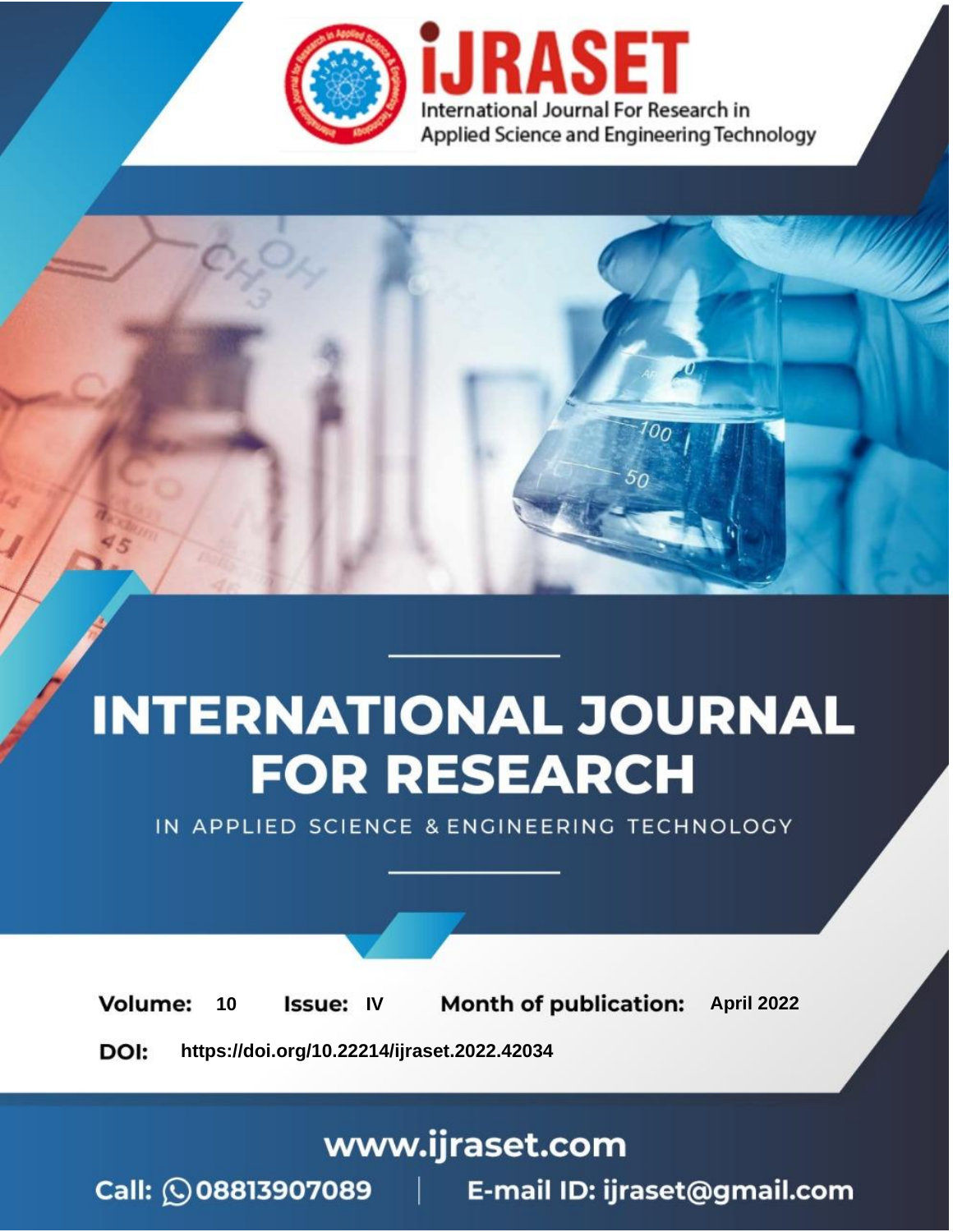

### **Campus Second-Hand Buy and Sell Application**

Ankeet Giri<sup>1</sup>, Arekuti Sai Ganesh Reddy<sup>2</sup>, Abhishek<sup>3</sup>, Mohan Sai<sup>4</sup>, Sai Mamidisetti<sup>5</sup> *1, 2, 3, 4, 5Computer Science and Engineering, Lovely Professional University, Phagwara, (Punjab) India*

*Abstract: The rise and development of Internet led us to a period, and brought all of us to a very convenience life, shopping and selling on the internet has gradually risen to the mainstream and become an important part of students life, Student are not very good at handling the resources which led to the waste of the resources and economic loss also, based on this we designed campus second-hand buy and sell application system for the convenience of the students which provides them information browsing, online communication and background data management system and along with it some other functions. It provides a quick and hassle free online second-hand buy and sell platform which helps students realize the value of second-hand items and let them access cheap and satisfied second-hand products. It is environmental helps to reduce e waste as well as economical with great practical values.*

*Keywords: Campus second-hand products; Online selling; Application system; E-commerce website; Internet; online shopping*

#### **I. INTRODUCTION**

As you know our country is going digital and everything is going online nowadays, and along with this online shopping is becoming popular day by day and has become a part of people's life. Current generation is actively a part of it. This is because everything is available online, one can easily get their needs at their doorstep.

This ultimately helps smaller businesses to go online which results in increased sale and increased profit for the seller and provide employment for the individuals which eventually helps to rise the economy of our country. Online shopping is giving many opportunities to individuals, which helps to establish many small and large business in our country, these sites include many features like tracking the order to pay on delivery (once the delivery is assured after that you can pay) and easy return policy and a good customer service for solving the customer problems. But most of these sites only provide new things to the customers or refurbished items to their customers.

But sometimes new things are too costly for new individual or student. There are many platforms for second hand buy and sale like eBay, OLX etc. But here in India they are not so popular because of security, trust issues and price issues. This is a big problem specially for students. Sometimes there are such little things which are not available separately on online platforms for example laptop charger, kettle, second-hand keyboards etc. so, for solving this problem specially for students we created a platform for second-hand buy & sell from other students.

#### **II. DESCRIPTION**

Our project is basically for students for completing their needs with less money or resources, we are providing an online platform to students which is made for solving the problem for students Who wants to purchase or sell second-hand products from other students. There are just few sites who provide this facility to people. But these services are very costly because of involvement of third part between buyer and seller. Which results in waste of money and time for the individual.To solve this, we created a secondhand buy & sell online platform for college students. which ultimately helps them effectively use their resources, save cost and time. Also, for solving the problem of trust and security for the students this platform is available for college students only so that buyer and seller can contact each other and get their needs fulfilled.

#### **III. FEASIBILITY ANALYSIS**

#### *A. Technical*

Nowadays Everybody have laptops, or desktop computers. It is so easy to access internet and create new things. From the aspect of student of computer science, we can create animated and elegant web pages independently using just HTML and creating tools

#### *B. Operational*

The user interface of this platform is user friendly. One has to login with their email and password. User interface is easy to understand and simple for operations as well as neat and beautiful. User just need a desktop or laptop to browse the web and access the website.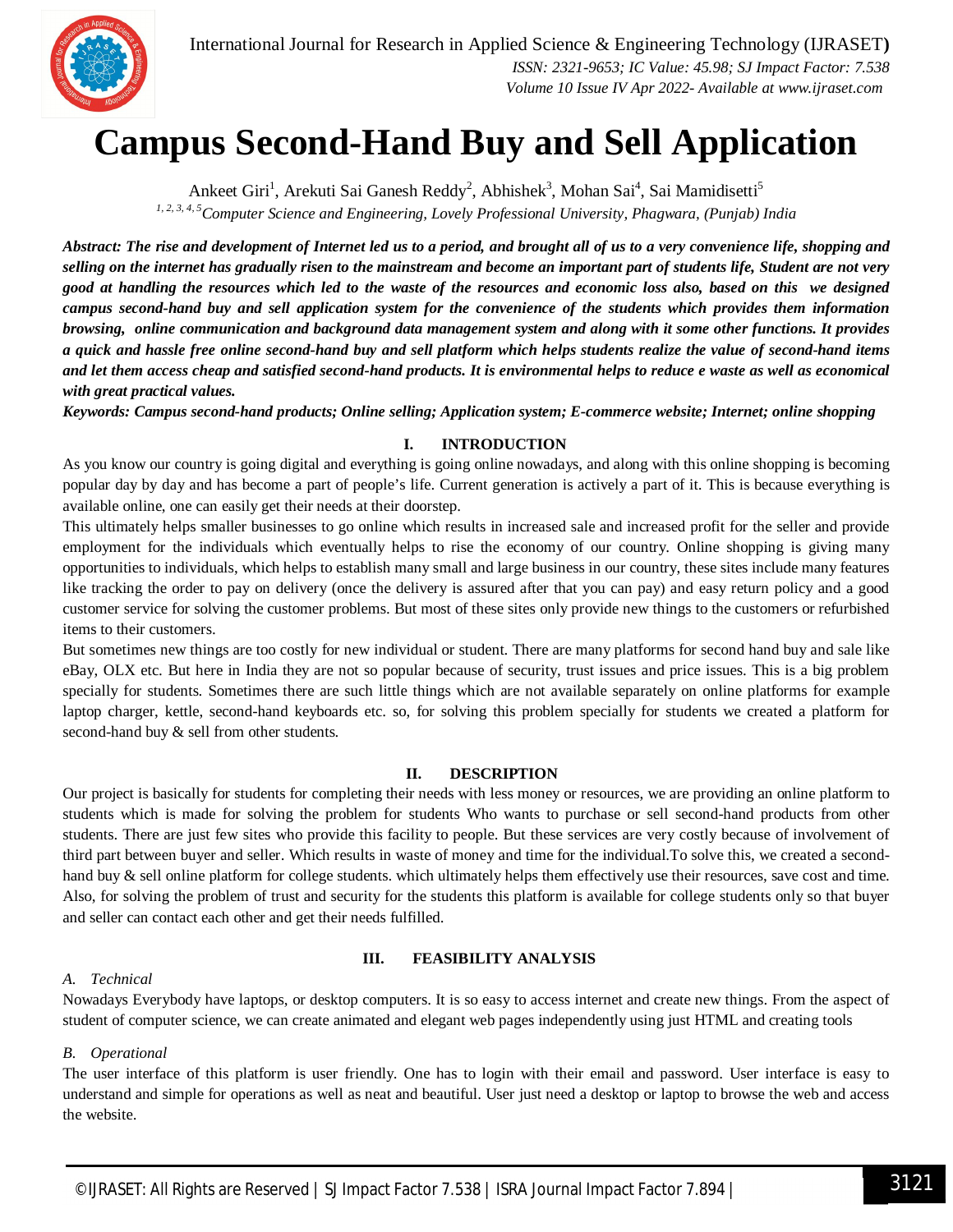

#### International Journal for Research in Applied Science & Engineering Technology (IJRASET**)**  *ISSN: 2321-9653; IC Value: 45.98; SJ Impact Factor: 7.538*

 *Volume 10 Issue IV Apr 2022- Available at www.ijraset.com*

#### *C. Economic*

The cost of the system lies into the software development, website only requires one to have a laptop or computer to browse the web. The focus of this project are college students, who can buy and sell products at low cost and can also save the resources with even little savings, if everyone shares resources and makes full use of this online platform, better the resources are used and therefore, it is feasible in economy.

#### **IV. SYSTEM FUNCTION AND DESIGN**

Campus-kart is a second-hand buy and sell platform for the college students, it is basically a small e-commerce website which provides a good buying and selling experience for the college students.

College students use this website to surf through various products online on the website, favourite category, and the order information, if you like any product you can add it and buy it from the seller directly, you can also check the seller information which is provided with the product for the easy communication.

In administrator section/module, there is the authentication/identification of the administrator with good security so no otherperson can access the system, user management, Product and details management, User id and information management and there we can also upgrade and manage the system on regular basis.

B. Security requirements:users choose to buy and sell category, no right to view/buy or sell until not logged in; with no right to modify and delete the items on the system, Only System administrator can modify and change the order information and details of the user after log-in

C. user can only purchase or sell the items after register or log-in, System will first authenticate identity of the user from the database.

Thewhole system/application design focuses on three parts buyers, sellers, and administrator.

#### **V. FUNCTIONAL OPERATION PROCESS DESIGN**

First enter the Register/login screen, enter the email id and password, transfer the date to the server and match for the credentials present into the database. If the match is successful with the database login the user and jump user to the website interface to let user use services of the website If the match is not found in database list a message incorrect id and passwordand jump user to the register page.

#### *A. Register/Login User Add Data Process*

Let user first enter the details, automatically generate response to it, input user data and system check its authenticity and legitimacy. If legal, write and store it inside the database, If not match/legal prompt user input is incorrect,ask user to input the data again into the section.

#### *B. Data Modification For Seller*

Select the product to modify, check if the data of seller is legal match with the database, if legal enter new data for the product, If not legal enter correct data until the provided data is legal.

#### *C. Deleting Product Data*

Show the option 'want to delete the product data' only if the data is legal else show please input correct data.

#### **VI. SYSTEM DESIGN IN DETAIL**

#### *A. System specifications and Diagram*

Users have id's, passwords, phone no and other details which are necessary for the authentication purpose and generated automatically into the database ID, along with it there is separate section for the seller which includes name, address, contact details, image of product, description about the product, pricing of the product, and all of these associated with the product ID.

Buyer information is relatively simple compared to seller whose main work is to log-in or register on the website, select and adding items into the cart and managing the products listed. As shown in the diagram below.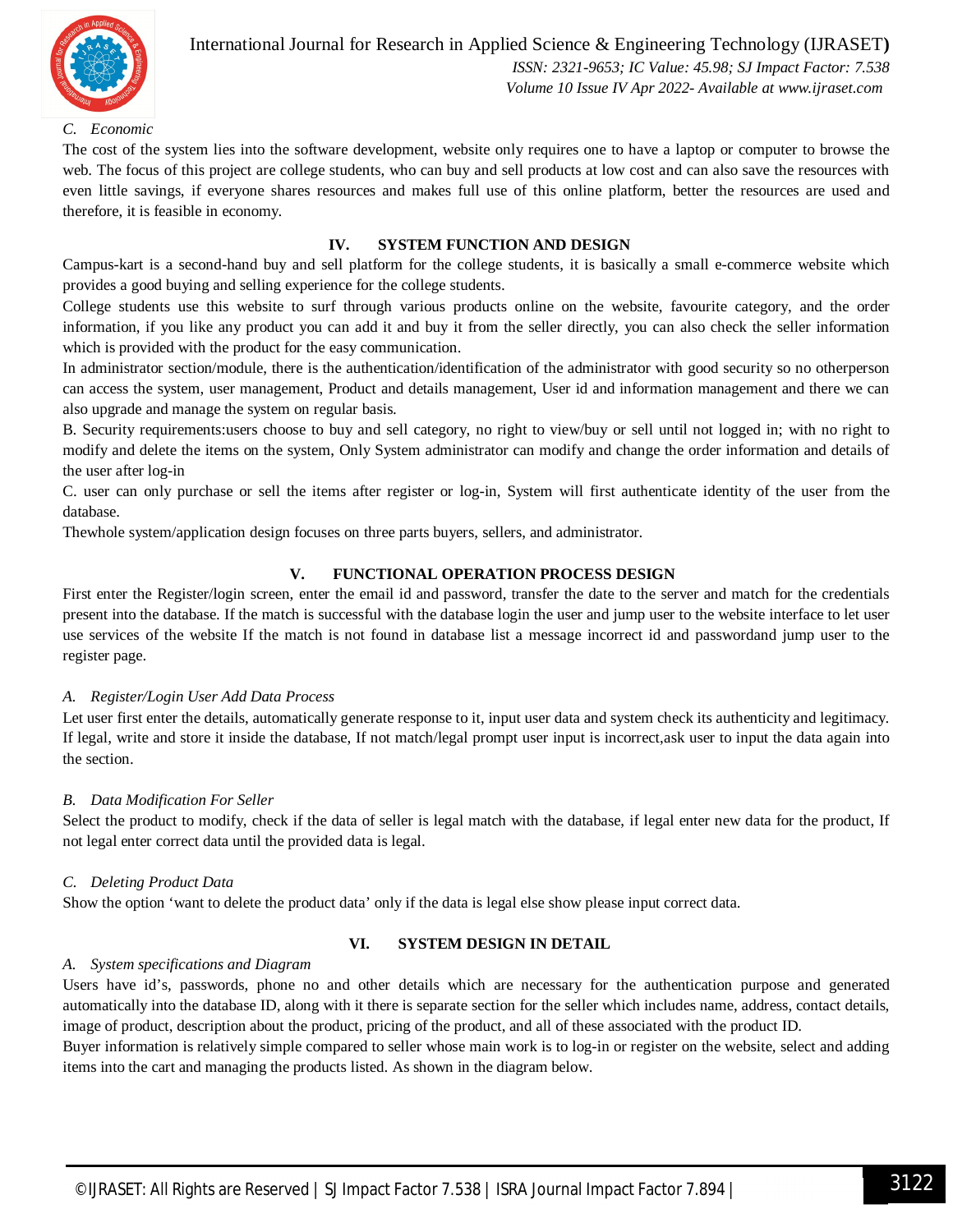International Journal for Research in Applied Science & Engineering Technology (IJRASET**)**



 *ISSN: 2321-9653; IC Value: 45.98; SJ Impact Factor: 7.538 Volume 10 Issue IV Apr 2022- Available at www.ijraset.com*



#### *B. Database Design*

Every application, website etc. on the internet uses the process of common web development practice which is use of the database. This system is using the Firebase database, which is easy to manage NOSQL database,there are no Tables and rows, instead of that data is stored into documents which are organized into collections. Where each document has key-value pairs, firebase is basically well optimized for the mass collection of small documents.

All Firebase Realtime data is stored in JSON object, it is basically a database as a cloud-hosted JSON tree. When your data to the database it becomes a node in the existing JSON structure with an associated key or you can your key which meeting the requirements for the database.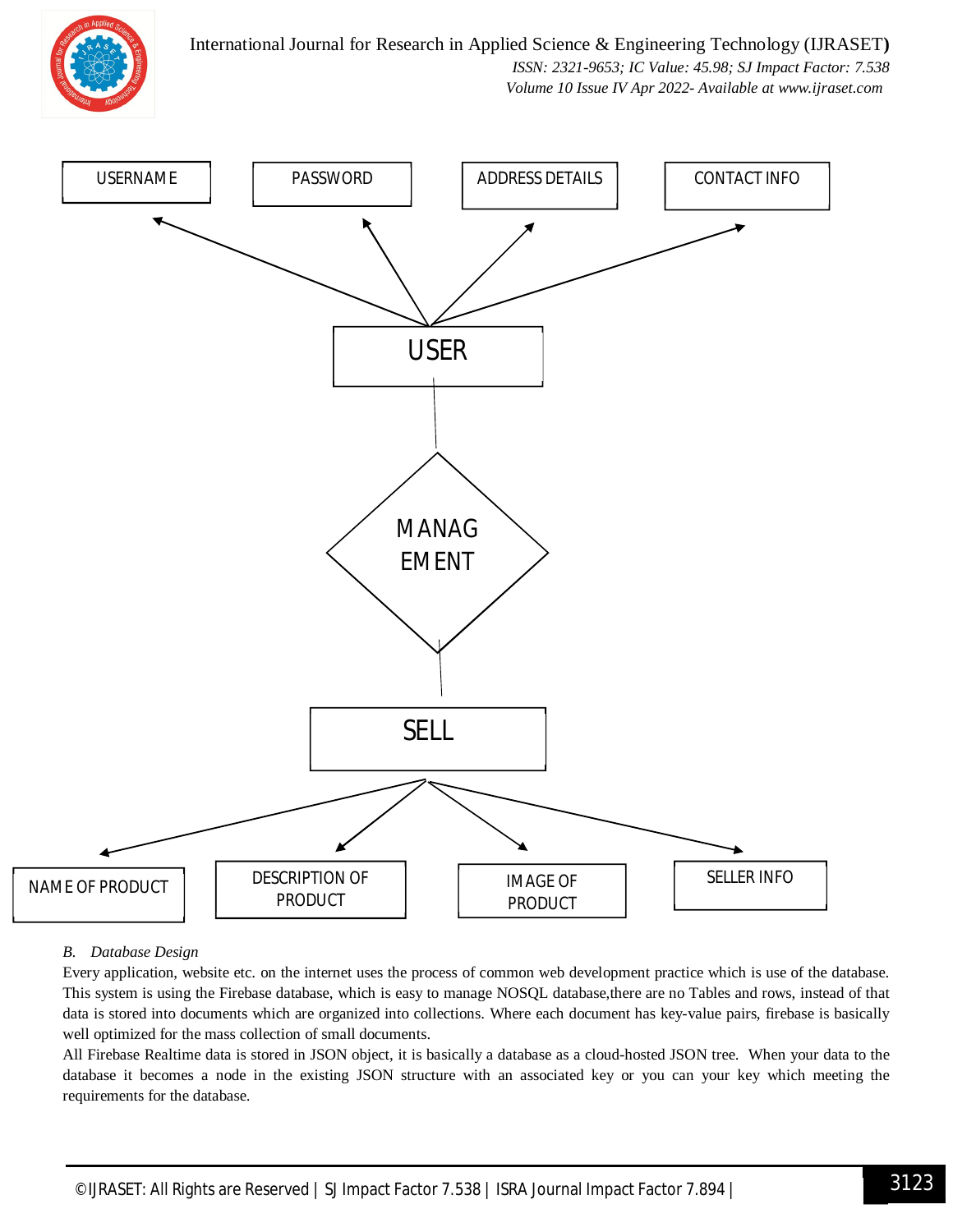

International Journal for Research in Applied Science & Engineering Technology (IJRASET**)**  *ISSN: 2321-9653; IC Value: 45.98; SJ Impact Factor: 7.538*

 *Volume 10 Issue IV Apr 2022- Available at www.ijraset.com*

Firebase Database Functioning: -



#### *C. Database Connectivity*

The firebase Realtime database is a cloud hosted real time NO SQL database which helps and enables data to be stored between users in real time. The data of the application is stored into this cloud database and saved in the form of documents, for accessing the data of user it will assign a user id to each registered user and product and we can connect to it anytime even the website is live or not. The data of the clients synced in real time is stored into it and still available when the website goes offline.

#### *D. Database Connection Diagram*

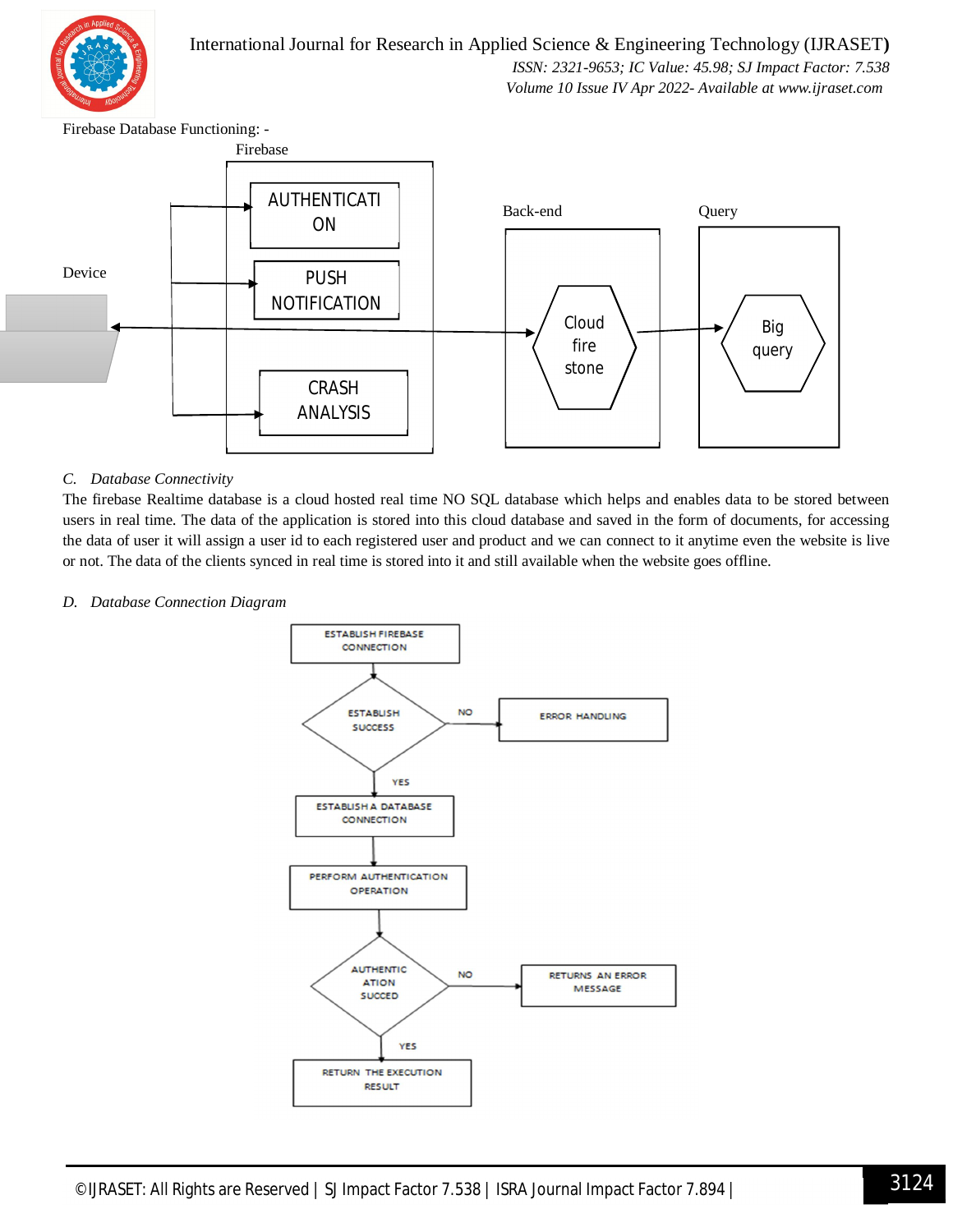

 *Volume 10 Issue IV Apr 2022- Available at www.ijraset.com*

#### *E. System Interface and Design*

- *1) User Registration:* New user must first register into our website using mail id, password etc. after successful registration user is now logged-in and free to use services; we also have the solution for forget password for the user if lost we can retrieve it for the user.
- *2) Seller-Product Upload:* To upload second-hand products on the website seller, need to fill the required details of the product which he/she wants to sell, including name, classification, category. The category is based on the available options for the seller to fill in order let the interested person have more understanding of the product. And provide ahassle-free experience to the buyer along with these a good description of the product, condition of the product, price of the product and seller must upload a good image of the product.
- *3) System Management and Design:* After clicking the log-in user needs to fill up the required details mail id and password for authentication purpose and in case of forget password, we will send verification code to the registered mail id so one can easily retrieve the password. The website interface is consisting of three sections after log-in which are sell for the seller quick menu where one can easily go through what is available on the site as well as fresh recommendations and the footer is consist of our availability in popular locations and our social media handles where one can get updates regarding out services.

System homepage has three sections categories, Fresh recommendations, and search through popular categories like books, laptops, electric items etc. so that one can easily browse through these categories according to their needs. The page is concise and clear and consist of main banner on site for latest updates on the site and on the top, there is search bar for searching the products on the site according to one's needs and on the top right side there is sell button for the user for selling the products, in the middle of the site there is section quick menu for product recommendation to user based on their interest where user can view or like the product, in the bottom of the site there is section of fresh recommendation which shows products which are newly introduced to the website and shows based on the feed of the user using the artificial intelligence.

There is also a different section for the seller where seller can list their product on our website

For that seller must fill different sections which are name of the product, price of the product and a well-defined description of the product, condition of the product and must select the category for the product along with a good image of the product, after filling this detail the product is uploaded and data is submitted in database of the website.

In system interface html code, there we linked the logo of our site using the path for running the website we linked the JS using the link and other tags into html, meta charset is set to utf8, and width is set to width=device-width for view in every device and every resolution.

#### **VII. CONCLUSION**

The rise and development of internet completely changed the life of many people and brings a lot of convenience. This system is a developed second hand buying and selling site for the students which uses the internet for its service to the users, It provides a good and high end online buy and selling platform for the students which is convenient as well as time saving for the students and let them use this according to their needs. Cost affordable, time saving, provide hassle free experience to the students and make reasonable use of the available resources.

#### **REFERENCES**

- [1] M. J. Rasool, "Machine Learning on Healthcare Big Data Using Apache Spark", doi: 10.5281/zenodo.6374971.
- [2] M. J. Rasool, "Spark based Health Status Prediction on Real Time Streaming Data using Machine Learning," International Journal for Research in Applied Science and Engineering Technology, vol. 8, no. 11, pp. 471–478, Nov. 2020, doi: 10.22214/ijraset.2020.32197.
- [3] M. J. Rasool, A. Singh Brar, and H. S. Kang, "RISK PREDICTION OF BREAST CANCER FROM REAL TIME STREAMING HEALTH DATA USING MACHINE LEARNING", doi: 10.5281/zenodo.4284315.
- [4] L. Cai, X. He, Y. Dai, and K. Zhu, "Research on B2B2C E-commerce Website Design Based on User Experience," in Journal of Physics: Conference Series, Oct. 2018, vol. 1087, no. 6. doi: 10.1088/1742-6596/1087/6/062043.
- [5] R. Hadiantini and H. Hendrayati, "The Importance of Consumer Satisfaction for E-Commerce Users: How That Affects Consumer Behavior on Consumer Satisfaction?," 2021.
- [6] B. Hernández, J. Jiménez, and M. J. Martín, "Customer behavior in electronic commerce: The moderating effect of e-purchasing experience," Journal of Business Research, vol. 63, no. 9–10, pp. 964–971, Sep. 2010, doi: 10.1016/j.jbusres.2009.01.019.
- [7] N. Chanana and S. Goele, "FUTURE OF E-COMMERCE IN INDIA," International Journal of Computing & Business Research.
- [8] S. Amin Bhat and K. Kansana, "A Review Paper on E-Commerce Impact Assessment of Public Bike Sharing System with special Reference to Yaana in Gwalior View project," 2016. [Online]. Available: https://www.researchgate.net/publication/304703920
- [9] Aswathy R and Malavika G, "Customer Perception towards Internet Selling Platforms through Opinion Mining," International Journal of Recent Technology and Engineering (IJRTE) Retrieval Number, 2020, doi: 10.35940/ijrte.A1951.059120.
- [10] C. Flavian, R. Gurrea, and C. Orus, "Web design: A key factor for the website success," Journal of Systems and Information Technology, vol. 11, no. 2. pp. 168–184, May 01, 2009. doi: 10.1108/13287260910955129.